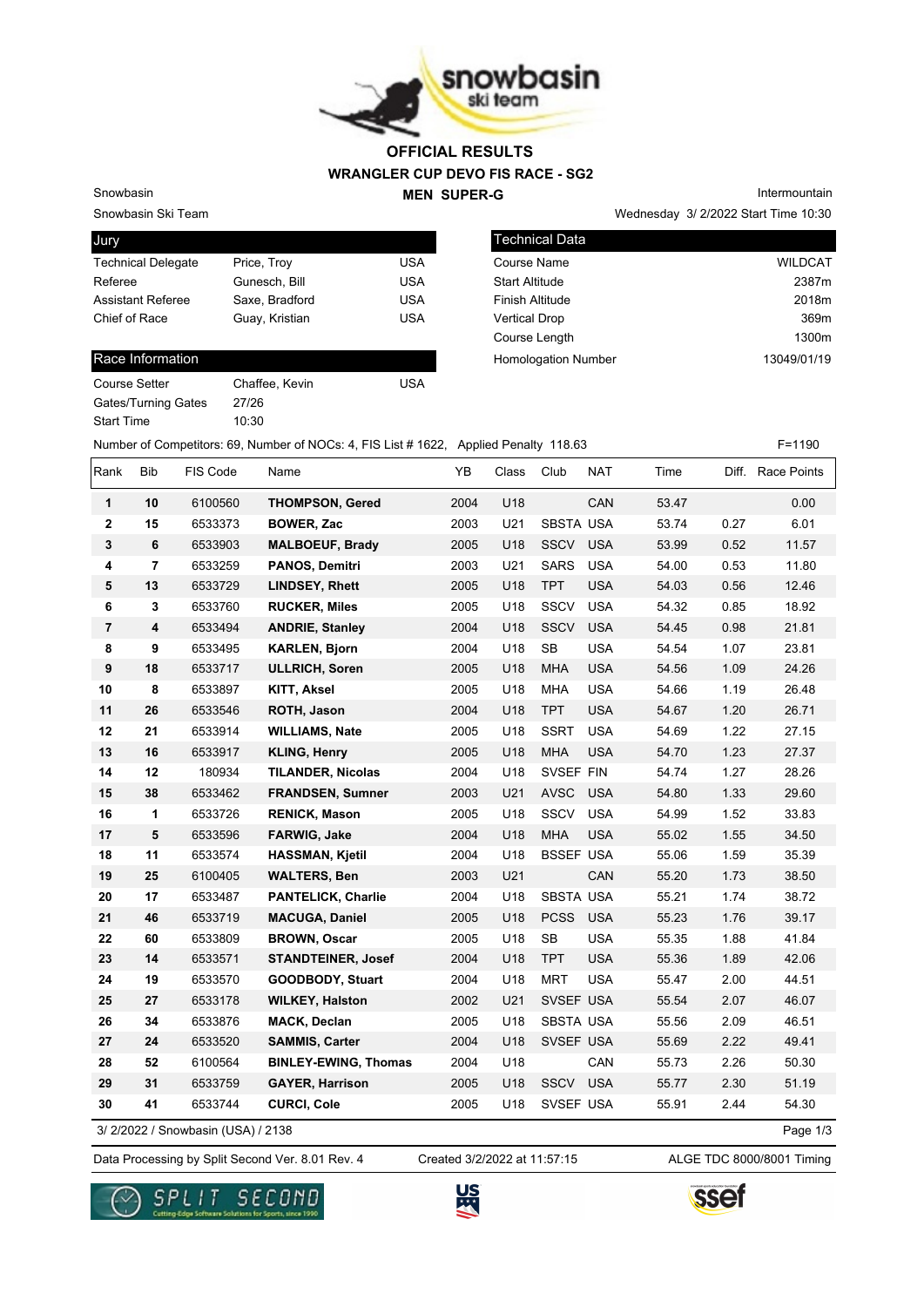## **WRANGLER CUP DEVO FIS RACE - SG2 MEN SUPER-G OFFICIAL RESULTS**

Snowbasin Ski Team

Snowbasin

## Intermountain

Wednesday 3/ 2/2022 Start Time 10:30

| Rank | Bib | FIS Code | Name                            | ΥB   | Class | Club             | <b>NAT</b> | Time    |       | Diff. Race Points |
|------|-----|----------|---------------------------------|------|-------|------------------|------------|---------|-------|-------------------|
| 31   | 29  | 6533367  | <b>PRITHAM, Henry</b>           | 2003 | U21   | <b>BSF</b>       | <b>USA</b> | 55.94   | 2.47  | 54.97             |
| 32   | 30  | 6533594  | <b>PETERSON, Spencer</b>        | 2004 | U18   | SSCV             | <b>USA</b> | 55.95   | 2.48  | 55.19             |
| 33   | 22  | 6533490  | <b>CULLEN, Robert</b>           | 2004 | U18   | SVSEF USA        |            | 56.00   | 2.53  | 56.31             |
| 34   | 53  | 6100667  | <b>KOMETZ, Aidan</b>            | 2005 | U18   |                  | CAN        | 56.06   | 2.59  | 57.64             |
| 35   | 57  | 6533727  | <b>PRICHARD, Campbell</b>       | 2005 | U18   | <b>RM</b>        | <b>USA</b> | 56.23   | 2.76  | 61.43             |
|      | 23  | 6533754  | STEWART, Jake                   | 2005 | U18   | <b>SSCV</b>      | <b>USA</b> | 56.23   | 2.76  | 61.43             |
| 37   | 71  | 6533296  | <b>CHILDRESS, Jack</b>          | 2003 | U21   | <b>JHSC</b>      | <b>USA</b> | 56.28   | 2.81  | 62.54             |
| 38   | 32  | 6533586  | <b>CLAUSEN, Sam</b>             | 2004 | U18   | <b>JHSC</b>      | <b>USA</b> | 56.40   | 2.93  | 65.21             |
| 39   | 56  | 6533510  | <b>RIXON, Taylor</b>            | 2004 | U18   | SVSEF USA        |            | 56.65   | 3.18  | 70.77             |
| 40   | 33  | 6533648  | FERGUSON, lain                  | 2004 | U18   | MMST USA         |            | 56.68   | 3.21  | 71.44             |
| 41   | 39  | 6100669  | <b>PETERSON, Hunter</b>         | 2005 | U18   |                  | CAN        | 56.72   | 3.25  | 72.33             |
| 42   | 47  | 6533541  | <b>ALLEYNE, Nikhil</b>          | 2004 | U18   | <b>SBSTA USA</b> |            | 56.76   | 3.29  | 73.22             |
| 43   | 55  | 6533891  | <b>MASTERSON, Cody</b>          | 2005 | U18   | <b>SBSTA USA</b> |            | 56.83   | 3.36  | 74.78             |
| 44   | 61  | 6533786  | LACKEY, Jack                    | 2005 | U18   | MMST USA         |            | 57.19   | 3.72  | 82.79             |
| 45   | 45  | 6533604  | <b>JURASEK, Jordon</b>          | 2004 | U18   | <b>WMRT USA</b>  |            | 57.27   | 3.80  | 84.57             |
| 46   | 40  | 6100563  | GODDARD, Cody                   | 2004 | U18   |                  | CAN        | 57.40   | 3.93  | 87.46             |
| 47   | 42  | 6533247  | <b>SCHLOPY, Mason</b>           | 2003 | U21   | <b>RM</b>        | <b>USA</b> | 57.49   | 4.02  | 89.47             |
| 48   | 48  | 6533314  | <b>MCCOUBREY, Shaw</b>          | 2003 | U21   | SVSEF USA        |            | 57.65   | 4.18  | 93.03             |
| 49   | 37  | 6533784  | <b>CAMPBELL, Colin</b>          | 2005 | U18   | <b>PCSS</b>      | <b>USA</b> | 57.74   | 4.27  | 95.03             |
| 50   | 43  | 6533862  | <b>ENGLISH, Connor</b>          | 2005 | U18   | <b>BSF</b>       | <b>USA</b> | 57.92   | 4.45  | 99.04             |
| 51   | 44  | 6533673  | <b>HAIRSTON, Tanner</b>         | 2003 | U21   | SVSEF USA        |            | 58.46   | 4.99  | 111.05            |
| 52   | 70  | 6533544  | DOBROVINSKY, Alex               | 2003 | U21   | <b>PCSS</b>      | <b>USA</b> | 58.64   | 5.17  | 115.06            |
| 53   | 36  | 6533735  | <b>LAWRENCE, David</b>          | 2005 | U18   | <b>TPT</b>       | <b>USA</b> | 58.73   | 5.26  | 117.06            |
| 54   | 65  | 6533257  | <b>PAVLICEK, Lucas</b>          | 2003 | U21   | <b>SB</b>        | <b>USA</b> | 58.88   | 5.41  | 120.40            |
| 55   | 49  | 6533623  | <b>CARROLL, Edison</b>          | 2004 | U18   | <b>TPT</b>       | <b>USA</b> | 59.06   | 5.59  | 124.41            |
| 56   | 68  | 6533845  | <b>TOBLER-WRATHALL, Gilbert</b> | 2005 | U18   | <b>SB</b>        | <b>USA</b> | 59.19   | 5.72  | 127.30            |
| 57   | 54  | 6100557  | <b>MILLS, Cameron</b>           | 2004 | U18   |                  | CAN        | 59.56   | 6.09  | 135.54            |
| 58   | 66  | 6533866  | <b>WOLF, Hamish</b>             | 2005 | U18   | SRSEF USA        |            | 59.90   | 6.43  | 143.10            |
| 59   | 67  | 6533783  | <b>SPARRER, William</b>         | 2005 | U18   | <b>SB</b>        | <b>USA</b> | 1:00.21 | 6.74  | 150.00            |
| 60   | 50  | 6533287  | <b>ESTELLE, Graham</b>          | 2003 | U21   | <b>BSF</b>       | <b>USA</b> | 1:00.24 | 6.77  | 150.67            |
| 61   | 51  | 130053   | <b>TANG, Calcy Ning-Chien</b>   | 2004 | U18   | <b>PCSS</b>      | <b>TPE</b> | 1:02.78 | 9.31  | 207.20            |
| 62   | 72  | 6533797  | <b>CORNELLA, Preston</b>        | 2005 | U18   | SRSEF USA        |            | 1:04.01 | 10.54 | 234.57            |

#### **NOT PERMITTED TO START**

#### **DID NOT START**

|              | <b>DID NOT FINISH: 7 competitors</b> |                        |      |                 |             |            |
|--------------|--------------------------------------|------------------------|------|-----------------|-------------|------------|
| 63           | 6533912                              | <b>MCGEE, Nico</b>     | 2005 | U <sub>18</sub> | JHSC USA    |            |
| 62           | 6533723                              | <b>NORMAND, Tommy</b>  | 2005 | U <sub>18</sub> | SVSEF USA   |            |
| 59           | 6533813                              | <b>PETERSON, Aidan</b> | 2005 | U <sub>18</sub> | <b>TPT</b>  | <b>USA</b> |
| 58           | 6533777                              | <b>MAYHEW, Brandon</b> | 2005 | U <sub>18</sub> | <b>SB</b>   | <b>USA</b> |
| 35           | 6533900                              | SIEGAL, Matt           | 2005 | U <sub>18</sub> | <b>RM</b>   | <b>USA</b> |
| 20           | 6533516                              | <b>HOOPES, Jesse</b>   | 2004 | U <sub>18</sub> | <b>SB</b>   | <b>USA</b> |
| $\mathbf{2}$ | 6533547                              | <b>POTTER, Cole</b>    | 2004 | U <sub>18</sub> | <b>PCSS</b> | <b>USA</b> |

3/ 2/2022 / Snowbasin (USA) / 2138

Data Processing by Split Second Ver. 8.01 Rev. 4 Created 3/2/2022 at 11:57:15 ALGE TDC 8000/8001 Timing

Created 3/2/2022 at 11:57:15

Page 2/3